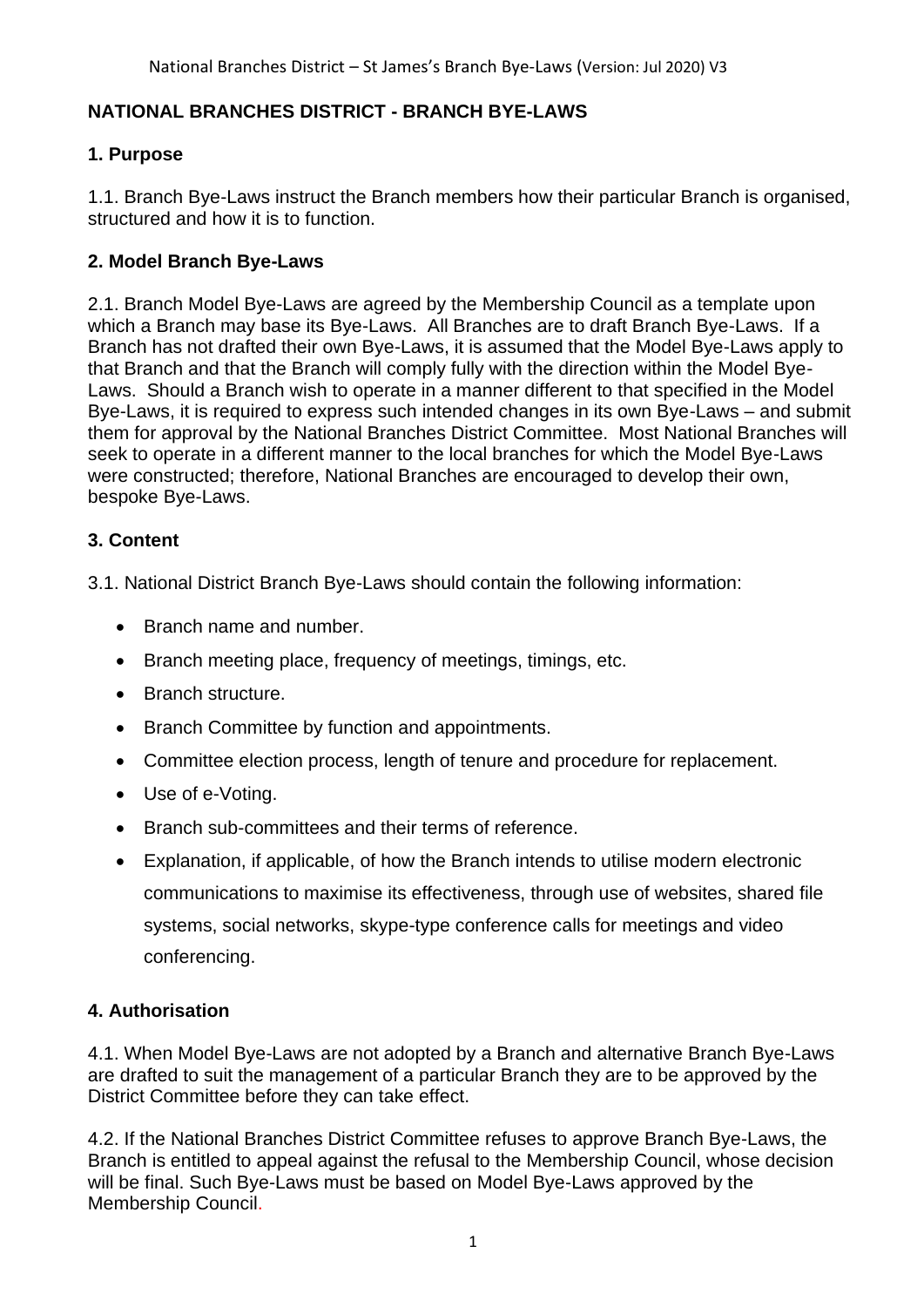#### **NATIONAL BRANCHES DISTRICT (NBD) - ST JAMES'S BRANCH BYE-LAWS – RECORD OF APPROVAL**

**The Royal British Legion St James's Branch: BR3499 BRANCH BYE-LAWS**

**As authorised by the Membership Council**

**APPROVED**

**National Branches District Chairman ………………………………………… (Signature)**

**Date: ……………………………………**

1. The following Branch Bye-Laws are supplementary to the 2003 Royal Charter of Incorporation and Schedules of the Royal British Legion hereafter known as "the Royal Charter" and procedures as laid down in the Membership Handbook. They shall be binding on the Officers and Members of the St James's Branch.

2. All proposed alterations and amendments to these Bye-Laws shall, after being passed by a two-thirds majority of those members participating, qualified to vote and voting on the appropriate motion at the Annual General Meeting of the Branch, whether by attending the AGM in person or voting on-line (using the NBD's approved e-Voting process), be submitted to the National Branches District Committee for approval and shall not come into force until they have received the latter's approval.

3. All matters not mentioned herein shall be settled by reference to the Royal Charter and the Membership Handbook. Branch officers should be aware that the Membership Handbook is regularly updated, so the current version (available online, through the Membership Administration Portal on O365 should be consulted prior to any query being raised. In any question of interpretation, the matter should be referred to the Director General through the Secretary to the Membership Council, as should any question to which these Bye-Laws do not apply.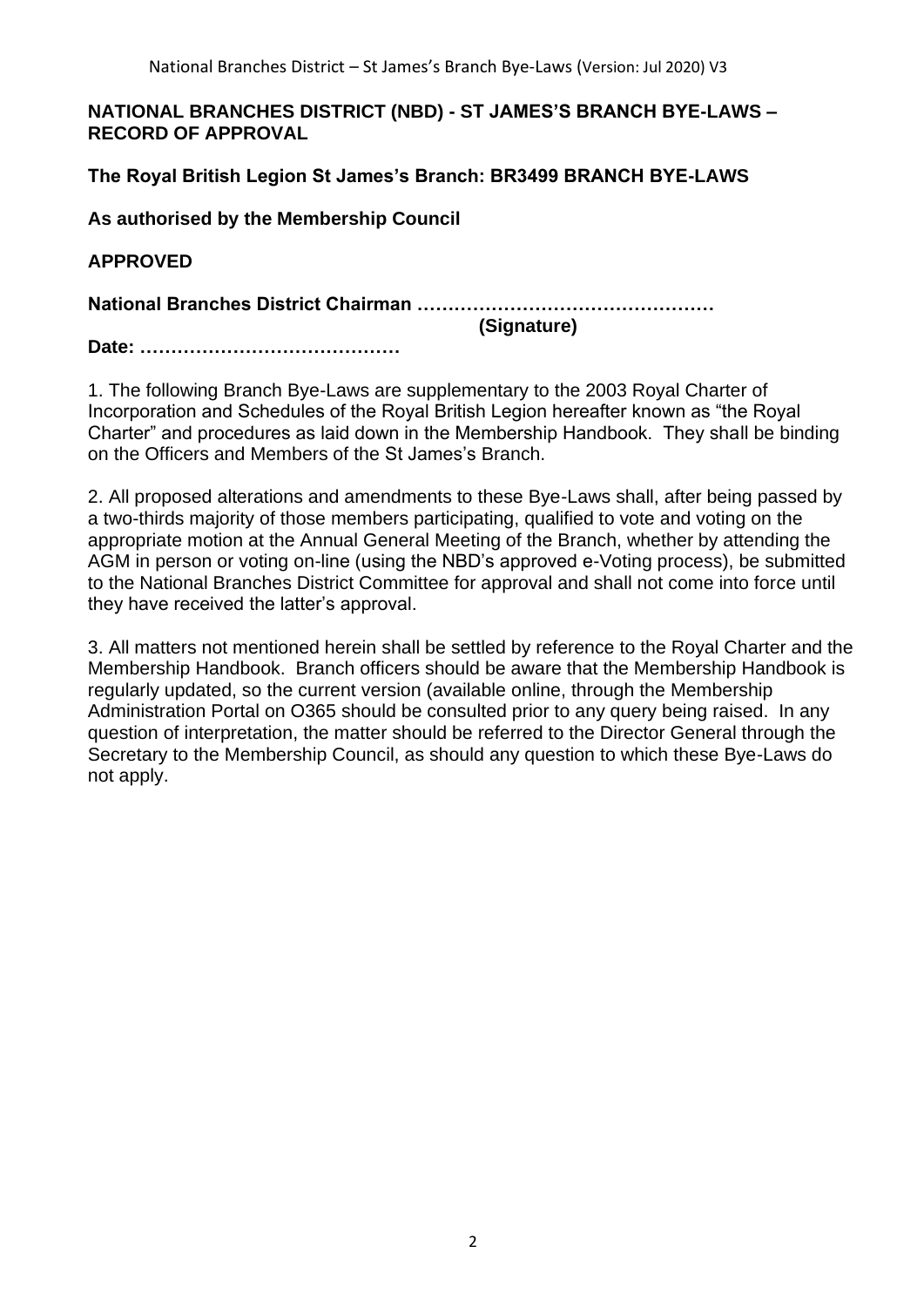## **Bye-Laws of St James's Branch of the National Branches District (NBD)**

**Date of National Branches District Approval....................** 

## **1. Branch name and number**

**The Royal British Legion St James's Branch - BR3499**

## **2. Branch meeting place, frequency and timings of meetings**

2.1. As a National Branch it is not practical, nor indeed affordable, to hold meetings of the frequency expected within a local Branch. Therefore, alternative methods of retaining Branch member interest and involvement in both the Branch and the Royal British Legion are necessary. The St James's Branch will utilise a frequently updated website, supplemented by email and telephone/video conferencing in lieu of frequent meetings. E-Voting should be employed to maximise membership participation in Branch decision making and elections. The essential meetings are those required to deliver Legion governance and may be constrained to a minimum of 4 Branch committee meetings and an Annual General Meeting (AGM). Nevertheless, all NBD branches are encouraged to consider modern, internet-based alternative ways of achieving overall Legion governance requirements.

2.2. The intended dates and locations of St James's Branch Committee meetings are promulgated alongside the minutes of the previous year's AGM. Normally, the Branch Committee will meet quarterly in January, April, July and October. Meetings will commence at 1400hrs and be held at

The Royal British Legion Head Office Haig House 199 Borough High Street London SE1 1AA

2.3. The Annual General Meeting of the St James's Branch will be held in November at a suitable location in London.

## **3. Use of Office 365**

3.1. It is NBD policy that Branch Officers and Committees utilise O365 for all email Branchrelated correspondence and for document filing. This is to ensure an effective record of Branch activity is maintained. However, not all Committee members can have full access to all O365 facilities. Therefore, to enable effective use of the full range of O365 email addresses available, the St James's Branch will create an Office 365 Group, titled St. James's Branch Committee Group for use by all who are allocated O365 email addresses.

3.2 A list of O365 email addresses authorised for use by the St James's Branch is at Enclosure 1 to these Bye-Laws. The National Branches Membership Support Officer (MSO-NB) is the point of contact for activation of accounts and changing of passwords.

3.3. As part of The Royal British Legion's (TRBL) ongoing commitment to making the Office 365 system a valuable portal for branches and counties, an O365 Code of Conduct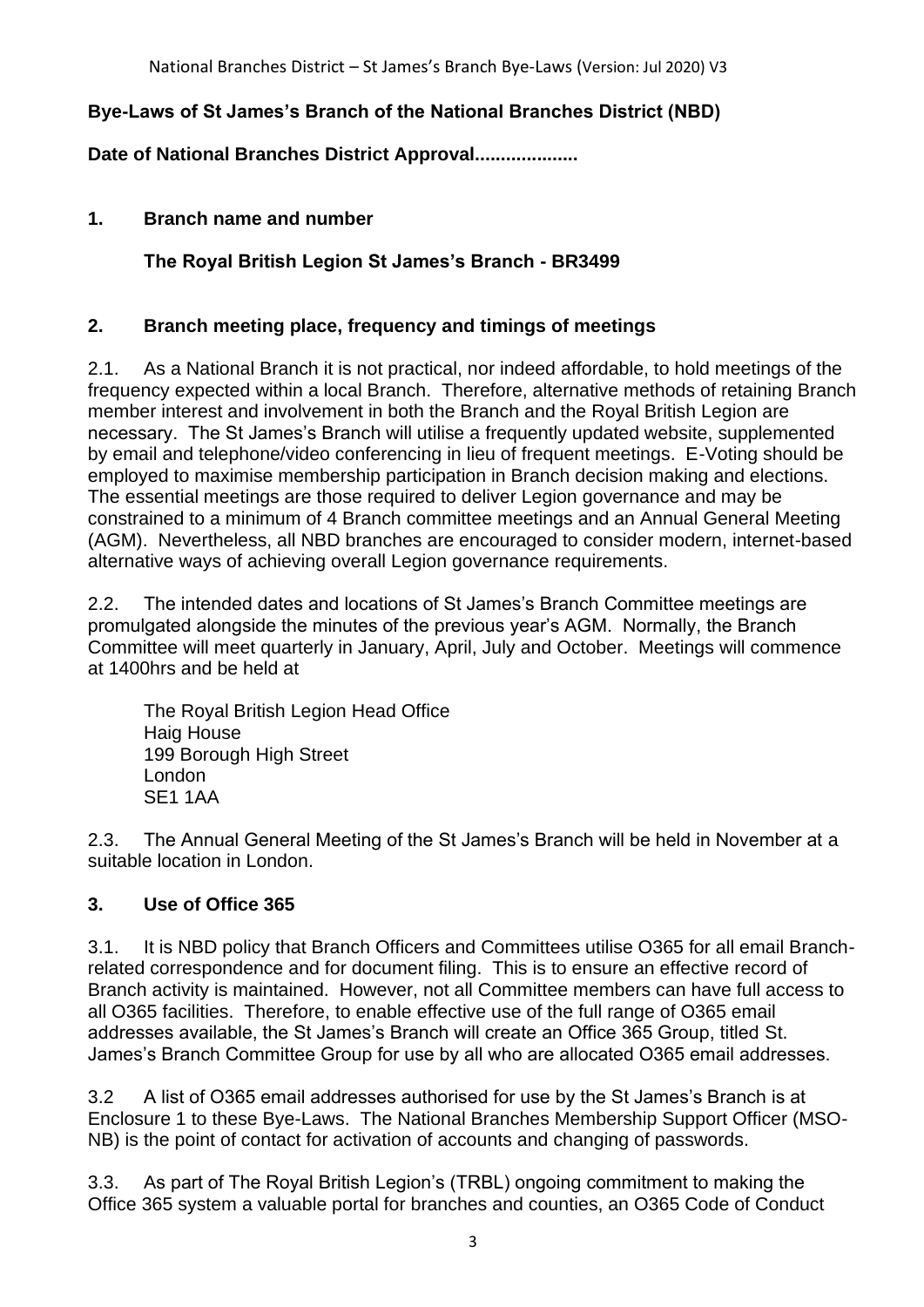has been published and is available through MAP. By using O365, it is expected that members will abide by this Code. Adherence to the Code of Conduct when using all communication services will help to ensure a positive experience for all our system users. These facilities include emails, chat areas, groups, forums, communities, and/or other message or communication facilities (including any contents of any of these services or facilities).

3.4. TRBL's Data Protection and Information Security policies also govern all activity on this system. These can be obtained from the MSO-NB.

## **4. Branch Committee by function and appointments**

4.1. The management of the St James's Branch shall be entrusted to the Branch Officers and the remaining Branch Committee members, of whom 4 shall form a quorum. They shall exercise a controlling oversight and act upon the affairs of the Branch in accordance with the Royal Charter and the RBL Membership Handbook.

4.2. The St James's Branch Committee should comprise:

Chairman Vice Chairman **Treasurer Secretary** Membership Secretary Website Editor Community Support/Welfare Committee or Representative to support welfare work

4.3. The general roles and responsibilities of the above posts are described in the RBL Membership Handbook, which should always be referred to as the source document for any discussion on Branch Committee responsibilities. The Chairman, Vice Chairman, Treasurer and Secretary will be elected at the Branch Annual General Meeting and the Branch will also elect a minimum of 3 other members to serve on the Branch Committee. Officers and Committee members will serve for a 3 year term. This does not prevent a member from holding office within the Branch for as many terms as they are elected. The election and voting processes, both electronic and traditional, are described fully in the NBD's Bye-Laws, but indicative details are included are included at Para 13 of these Bye-Laws.

4.4. For the guidance of Branch members who do not have routine access to the Membership Handbook, the key responsibilities of the St James's Branch Officers are included in these Bye-Laws.

## **5. Chairman**

5.1. Key responsibilities of the St James's Branch Chairman are:

5.1.1. To be fully conversant with and adhere to the contents of the Royal Charter as well as other Legion policies and procedures.

5.1.2. Where possible, to undergo appropriate induction and training courses in a period of time as determined by the Training Advisory Group and attend regular update training to ensure they remain conversant with changes in Legion policies and procedures.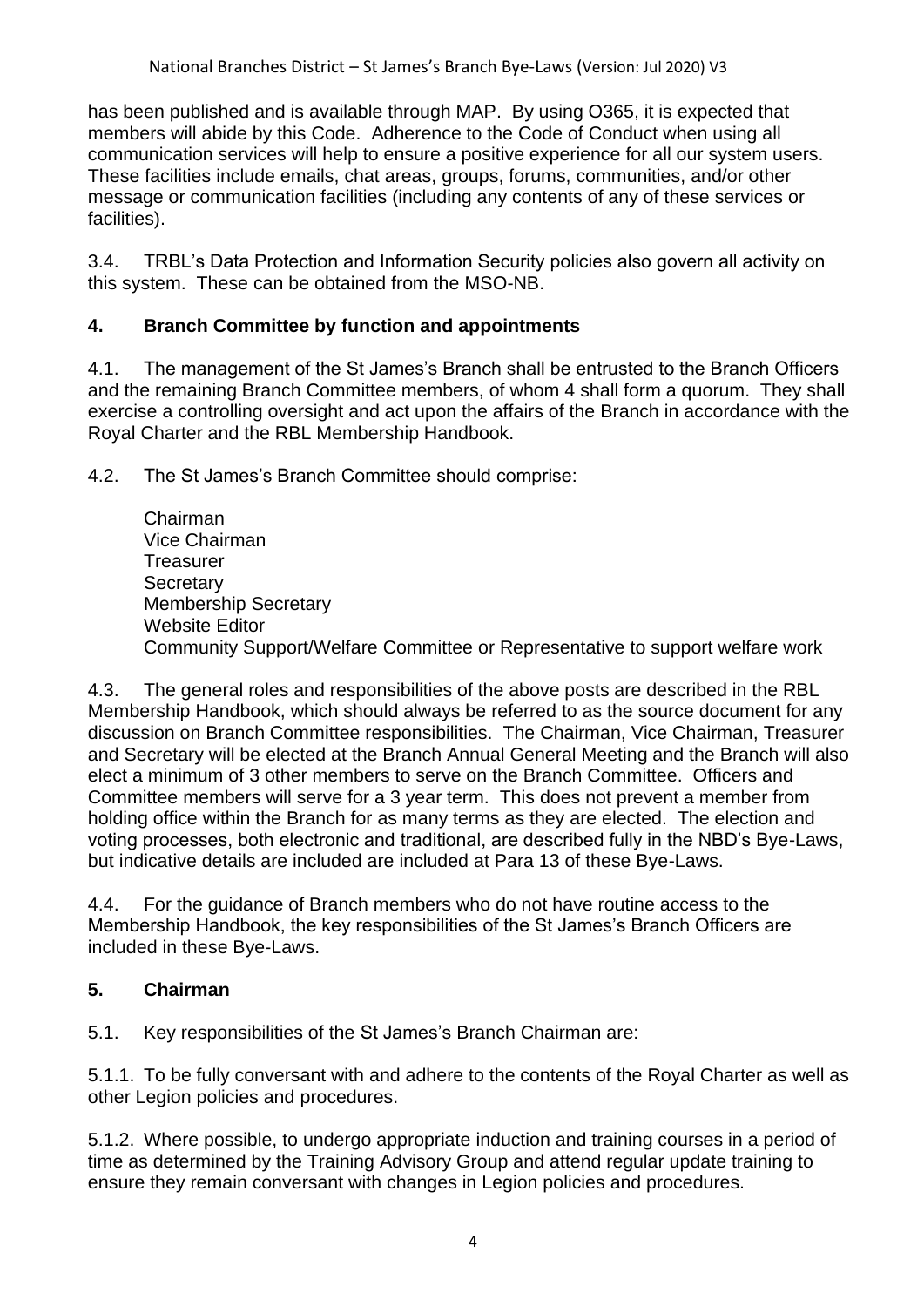5.1.3. To direct all Branch activities.

5.1.4. To chair and manage meetings effectively ensuring that they are planned accordingly to content and time, avoiding the imposition of personal ideas on the meeting but encouraging participation from members.

5.1.5. To delegate duties to the Committee members and to ensure that these duties are performed effectively and in accordance with Legion policies and procedures.

5.1.6. To ensure that proper handovers take place between newly elected Branch Officers, elected Committee Members and their predecessors. This includes ensuring that all minute books, correspondence, Legion publications, Branch papers and keys are handed over. Appropriate electronic copies of correspondence and associated emails should also be transferred to the new officers.

5.1.7. To ensure the Treasurer has a correct audit/examination undertaken and is agreed by both the outgoing and incoming Officers and that both are satisfied with the security of cash and cheque books.

5.1.8. To set an example as an active member of the Legion and to be available for advising both the Committee and Branch members when necessary.

5.1.9. To ensure that sub-Committees, individual Officers and members for specialist functions are appointed where necessary.

5.1.10. To ensure that all Branch Committee Members are aware of their duties and responsibilities and encourage them to undergo training.

5.1.11. To ensure all new Members receive an induction to the Legion.

5.1.12. Ensure that no merchandising is undertaken in the name of the Royal British Legion without prior approval of the Board of Trustees. To do otherwise may compromise the Legion's charitable Status.

#### **6. Vice Chairman**

6.1. Key responsibilities of the Branch Vice-Chairman are:

6.1.1. To undergo initial appropriate training courses in a period of time as determined by the Training Advisory Group and attend regular update training to ensure they remain conversant with changes in Legion policies.

6.1.2. To deputise for the Branch Chairman in his absence.

6.1.3. To attend all Branch meetings so that he can be conversant with on-going issues, and changes taking place within the Legion, in particular at Branch level.

6.1.4. To deal with any specific tasks given to him by the Chairman, such as the organisation of a Branch event or chairing of a sub-Committee.

6.1.5. To ensure all new Members receive an induction to the Legion.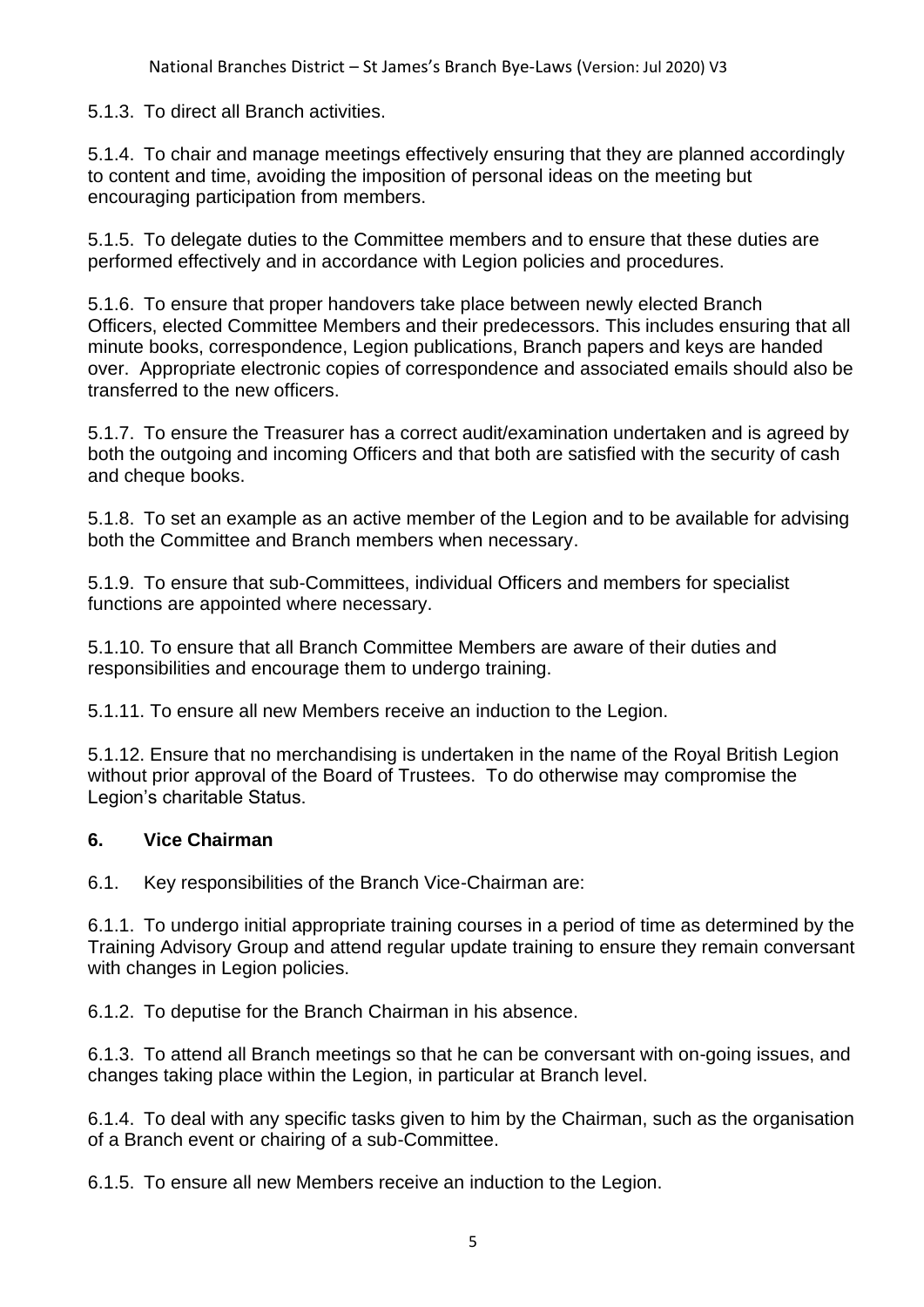6.1.6. Support the Branch Secretary by encouraging effective use of the Branch electronic filing system, to maintain an accurate record of Branch management and activity.

## **7. Treasurer**

7.1. Key responsibilities of the Branch Treasurer are:

7.1.1. To attend the Legion Branch Treasurers' course prior to or within six months of taking post, or the earliest course thereafter.

7.1.2. To attend refresher training in accordance with Legion policy.

7.1.3. To be responsible to the Branch Committee for all the financial affairs of the Branch, including the annual accounts, the welfare account, Branch bank accounts, membership subscriptions, insurance premium payments etc.

7.1.4. To attend and produce a report for the General and Committee Meetings of the Branch at least quarterly in order to advise the Branch Committee and, when necessary, the Branch members on the financial affairs of the Branch.

7.1.5. To control all monetary transactions, ensuring that they meet with guidelines contained within the 'Use of Legion Funds Policy' and record these in the Branch receipt and payment ledger, retaining all receipts and supporting documents on behalf of the Branch Committee.

7.1.6. To receive from the Branch Secretary or Membership Secretary all membership subscriptions and to ensure that all monies received are banked at the earliest opportunity, entered in the ledger/cashbook and that supporting documents are filed and safeguarded.

7.1.7. To ensure that the Branch accounts are examined/audited as required by the Royal Charter and Rules, and to submit the Branch account return, with supporting documentation to the MSO-NB by 30 September annually.

7.1.8. To ensure that all cheques for payment are made out correctly and that they bear the registered Charity number and the Statement that the Legion is a registered charity. Also, to ensure that all cheques are signed by at least two (2) of the authorised signatories, one of whom should be the Treasurer, and that they are clearly endorsed 'A/C Payee only'. No signatory is to sign a blank cheque.

7.1.9. To ensure that the Branch Committee authorise annually the limit the Treasurer may expend on a single item without reference to the Committee, and that this authority is minuted.

7.1.10. To ensure that all expenditure, other than petty cash, is by cheque or through the Legion Branch Funds Initiative (BFI) and that the details of all expenditure are reported to the Branch Committee at their regular meetings for their approval. All such reports are to be minuted. Also, to ensure that if a petty cash system is in use that it is authorised by the Branch Committee and that it operates as an imprest system. The petty cash book is to be checked monthly by the Treasurer and at least one other Branch Officer and should be countersigned by these individuals as being correct. The petty cash limit should be no more than £50.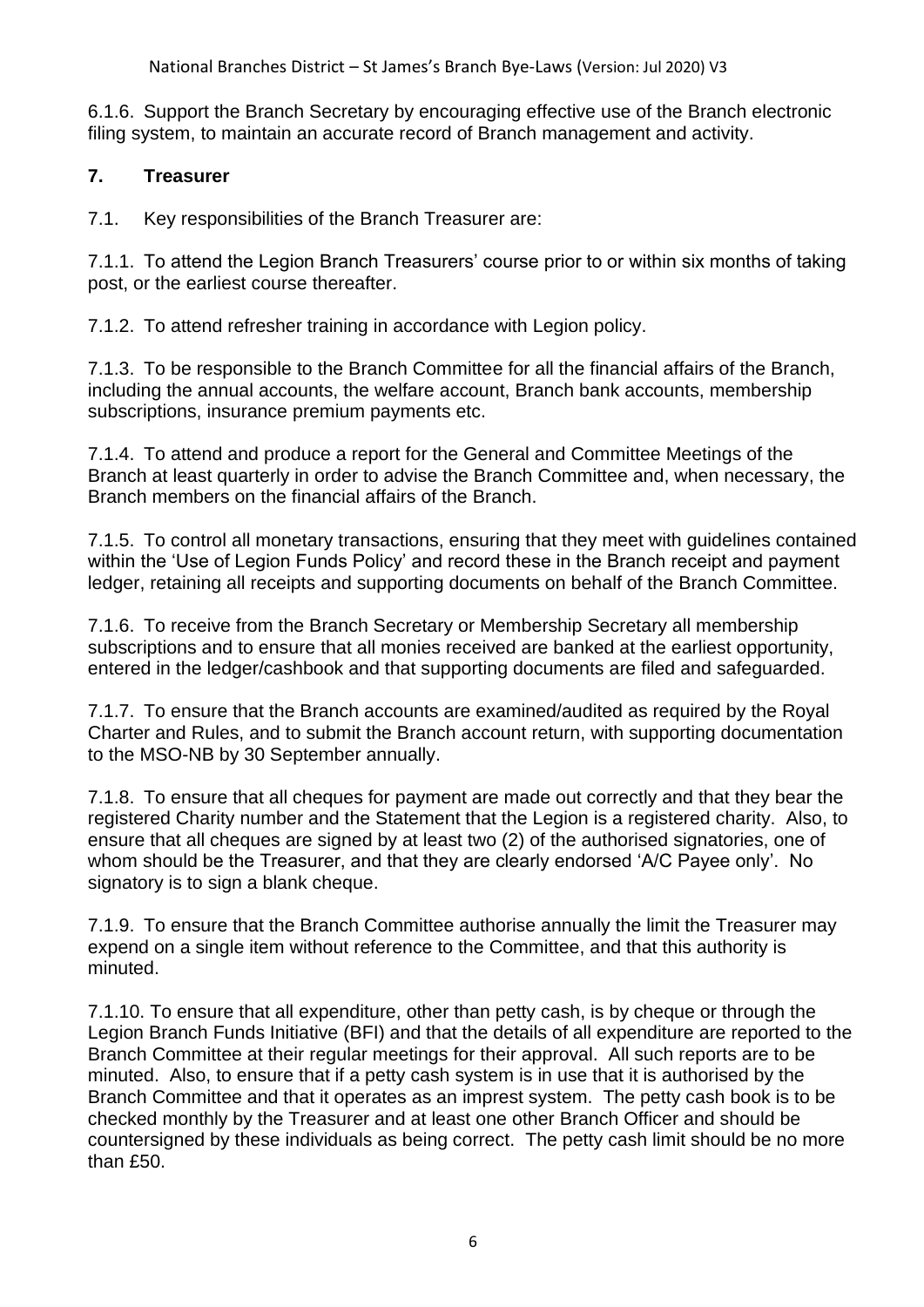7.1.11. The Branch Treasurer must be sufficiently computer literate to enable him/her to use the Legion On-line Membership Accounting System (LOMAS) to administer the Branch accounts.

## **8. Secretary**

8.1. Key responsibilities of the Branch Secretary are:

8.1.1. To attend recommended training courses to familiarise themselves with and comply with the Royal Charter, Membership Handbook and Legion policies.

8.1.2. To act as point of contact for receipt of correspondence issued by the District Committee, Staff, the Membership Council and Board of Trustees, and to ensure all correspondence received is communicated to the Branch Committee for appropriate action.

8.1.3. To liaise with the Branch Chairman in the preparation of the agendas for all Branch meetings, ensuring that all the Branch Committee members are provided with the relevant details.

8.1.4. To attend and record minutes of all General and Committee Meetings and safeguard all papers and documents of the Branch, especially legal documents such as title deeds and insurance policies.

8.1.5. In the absence of a Branch Membership Secretary, carry out the duties pertaining to this role as outlined in the job description of the Membership Secretary.

8.1.6. To be able to access all Legion reference handbooks, publications and guides electronically.

8.1.7. To forward without delay any information required by or on behalf of the Board of Trustees, Membership Council or Executive Board.

8.1.8. To ensure all returns are fully completed, signed and dated and submitted within the Legion mandated timescale.

8.1.9. To enable e-Voting to take place within the Branch, provide appropriate Branch information (as indicated in Para 13) to the MSO-NB for publication on the e-Voting system. The timelines for provision of this information are in Paras 13 and 14 of these Bye-Laws.

## **9. Membership Secretary – This function is normally provided by the MSO-NB**

9.1. Key responsibilities of the Membership Secretary are:

9.1.1. To receive all paper applications for membership; to monitor eligibility for membership by personally checking documents and to send to the District Staff the appropriate forms for action.

9.1.2. To hold an up-to-date copy of the computerised Branch membership data list, as issued by Head Office, through O365, and to advise District Staff without delay of all changes thereto e.g. deaths, resignations, members' change of address and the transfer of members to/from another Branch.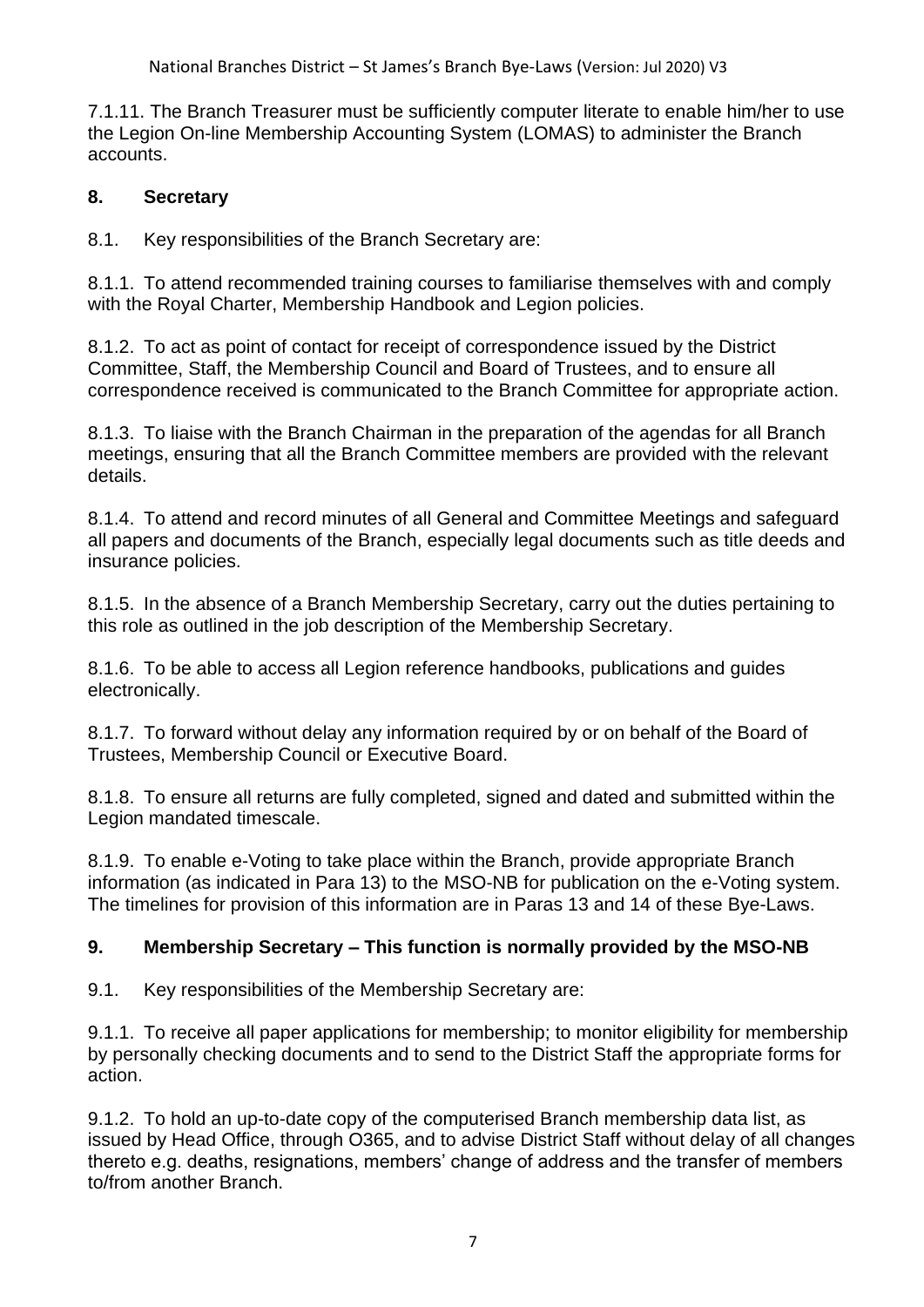National Branches District – St James's Branch Bye-Laws (Version: Jul 2020) V3

## **10. Branch Committee Members**

10.1. Key responsibilities of the Branch Committee Members are:

10.1.1. To aid the Branch Committee, District Committee, Membership Council and Board of Trustees to carry out the work of the Legion and in particular promote the objects at local level.

10.1.2. To attend all Branch meetings.

10.1.3. To attend any training required, as directed by the Branch Chairman, or in accordance with Legion policies.

10.1.4. To assist with the Poppy Appeal and other benevolent fundraising activities within the Branch.

10.1.5. To provide the District Committee, the Membership Council or the Board of Trustees with any information they may require in the interest of the Legion.

10.1.6. To assist in approving Bye-Laws for the governance of the Branch in accordance with the terms of the Royal Charter and Membership Handbook.

10.1.7. To assist in appointing any necessary sub-Committees.

10.1.8 To assist in making individual appointments for any special duty or position.

## **11. Branch Community Support (BCS)/Welfare Representative**

11.1. The NBD policy is that individual National Branches should not sign-up to the BCS programme, as that could cut across the operating areas of the Legion's local branches. However, the Membership Handbook requires each Branch to appoint a Community Support/Welfare Committee or Representative to support welfare work. Therefore, at the Committee Meeting immediately following the AGM, a Community Support/Welfare Committee or Representative should be appointed.

11.2. Key responsibilities of the Branch Community Support/Welfare Representative are:

11.2.1. To be aware of the Legion's Branch Community Support policies and encourage individual members to participate in their home area, with their local County.

11.2.2. To seek to inform Branch members of significant fundraising events being planned by local branches, which could be supported by members of National Branches.

11.2.3. Monitor the utilisation of the St James's branch Benevolence Scheme (copy attached).

11.2.4. Provide updates on both Legion and Branch welfare activities that could be utilised by the Branch Website Coordinator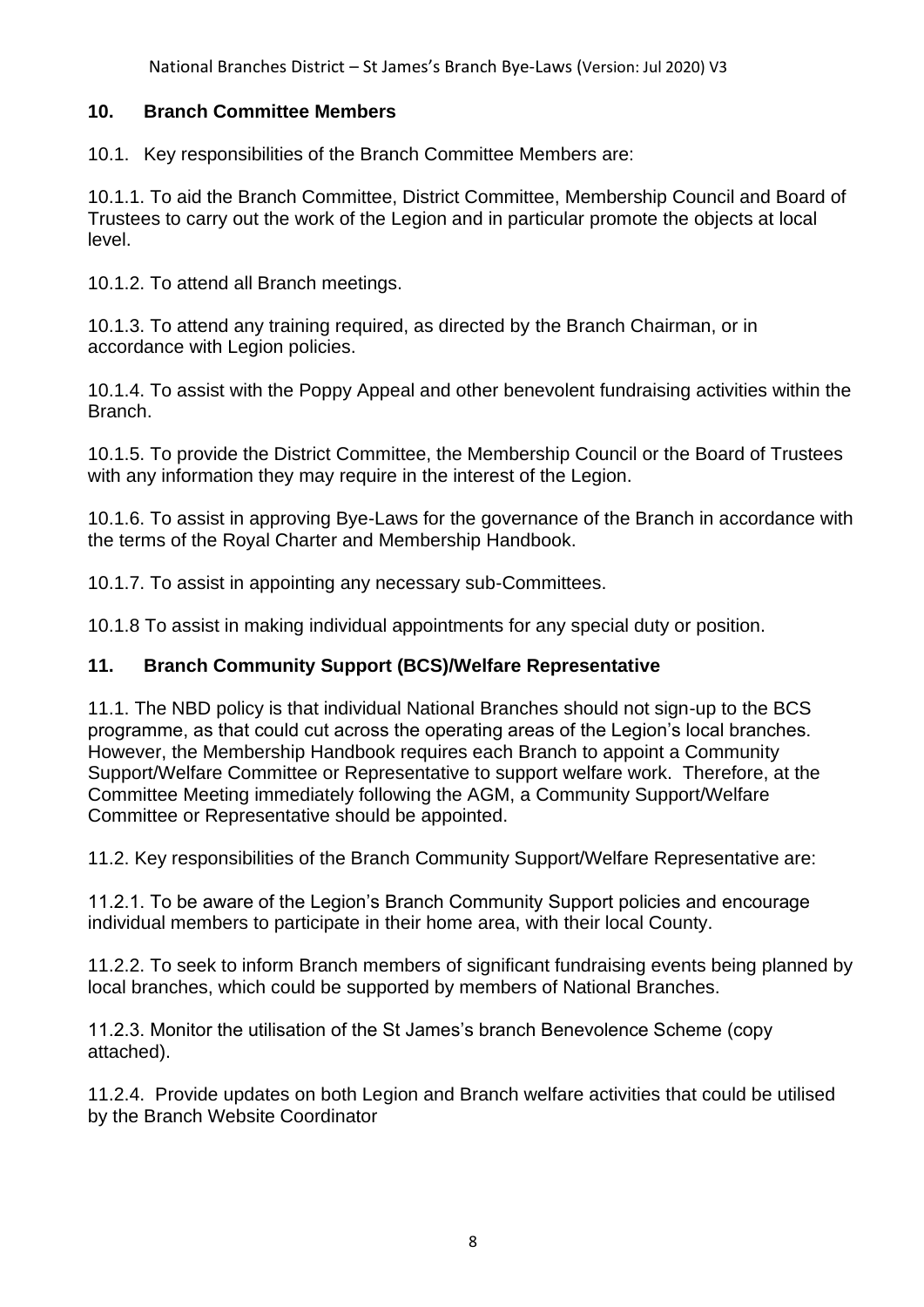National Branches District – St James's Branch Bye-Laws (Version: Jul 2020) V3

#### **12. Additional representatives and/or sub-committee responsibilities.**

The Branch Committee may appoint the following representatives from within or outside the Committee. **If the representatives are not elected to the Committee they shall have no voting rights in the Committee**. All representatives shall comply with the published Legion Brand guidelines and seek advice from the Branch Secretary where appropriate.

Key responsibilities are listed for each appointment.

#### **12.1. Branch Website Coordinator**.

12.1.1. The management, maintenance and upkeep of the Branch website as directed by the Branch Chairman and Branch Secretary on behalf of the Committee.

12.1.2. To be aware of requirements of the published Legion Brand Guidelines and actively ensure the Branch website remain compliant with Royal British Legion policies and procedures in terms of both security and compliance of both written and image content.

12.1.3. To comply with the Data Protection Act.

12.1.4. The management, maintenance and upkeep of the Photo Gallery, including encouraging members to upload their pictures for the good of the Branch.

12.1.5. Act as a source of information and assistance to members on the website.

12.1.6. Ensure that the external contracts for the Internet Service, the software used and any other cost implication for the Branch are reasonable and fit for purpose. All required information is to be provided to the committee for the final decision to purchase.

**NB.** The Website Coordinator should be made aware of the requirements of the published Legion Brand Guidelines, whenever generating publicity and/or recruiting material.

#### **12.2. Public Relations Coordinator**.

12.2.1. To promote Branch activities (proactive) and to act as the point of contact for local media on matter of wider interest (reactive).

12.2.3. To ensure that the Branch's key messages are consistent across Newsletters and Website.

12.2.4. To be fully conversant with the 'Legion Code – A Practical Guide to Media relations Best Practice'.

12.2.5. To liaise with the Legion's PR and Campaigns Department if contacted by local or national media.

**NB**. The Publicity and Recruiting/Retention representatives should be made aware of the requirements of the published Legion Brand Guidelines, whenever generating publicity and/or recruiting material.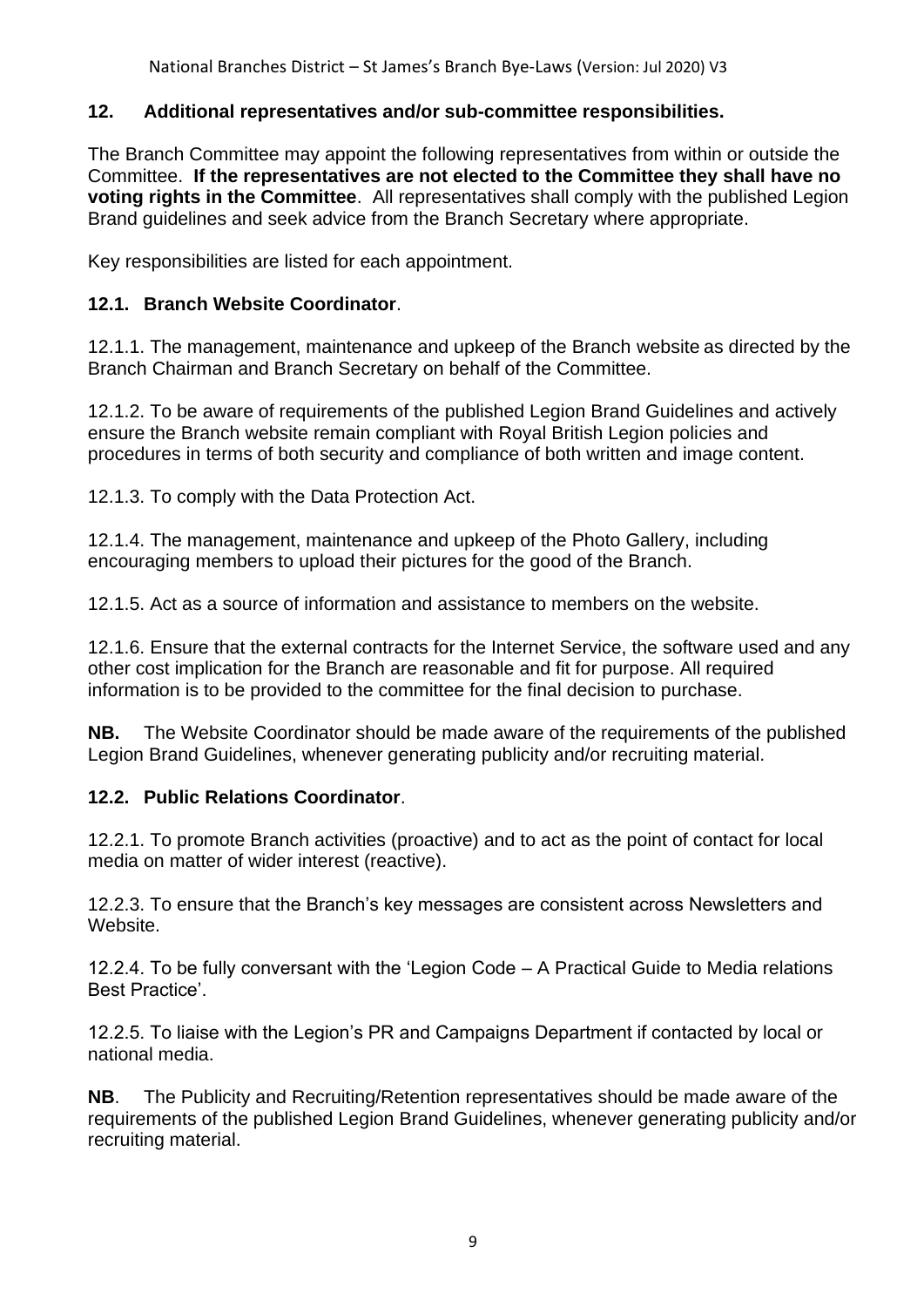National Branches District – St James's Branch Bye-Laws (Version: Jul 2020) V3

## **12.3. Membership and Recruiting**.

12.3.1. Identify opportunities for recruiting new members

12.3.2. Keep the Branch up to date on all aspects of recruiting, retention and LIC initiatives.

## **12.4. Training Representative**.

12.4.1. To encourage Committee members to attend courses to enable them to do their work.

12.4.2. To liaise with the District Training Officer to ensure that suitable course are available for those members wishing to undergo training.

12.4.3. To plan the annual programme of training courses within the Branch

12.4.4. To publicise the availability of course at both District and national level.

## **12.5. Ceremonial Representative**.

12.5.1. To be fully acquainted with the Ceremonial Handbook, and to give appropriate guidance on ceremonial matters.

12.5.2. To be actively involved in the planning and organising of all Branch events which include ceremonial.

12.5.3. To encourage, within the Branch interest in learning, practicing and upgrading Standard Bearer drills and Ceremonial Procedures.

12.5.4. To organise training courses for novice and experienced Standard Bearers

12.5.5. To encourage the Branch to follow the procedures outlined in the Ceremonial Handbook for the induction of newly elected officers.

**NB.** Ideally, the Branch ceremonial Representative should be an experience Standard Bearer and probably a former NCO. He/she should set a high standard of smartness and drill on parade.

#### **12.6 Service Warrant Officers**

12.6.1. The Senior Warrant Officer (by appointment) of the Royal Navy, Army and Royal Air Force will be invited to sit on the Committee.

12.6.2. To advise the Branch on their individual service

12.6.3. To promote the Branch by disseminating information about the Royal British Legion and the Branch to their individual services.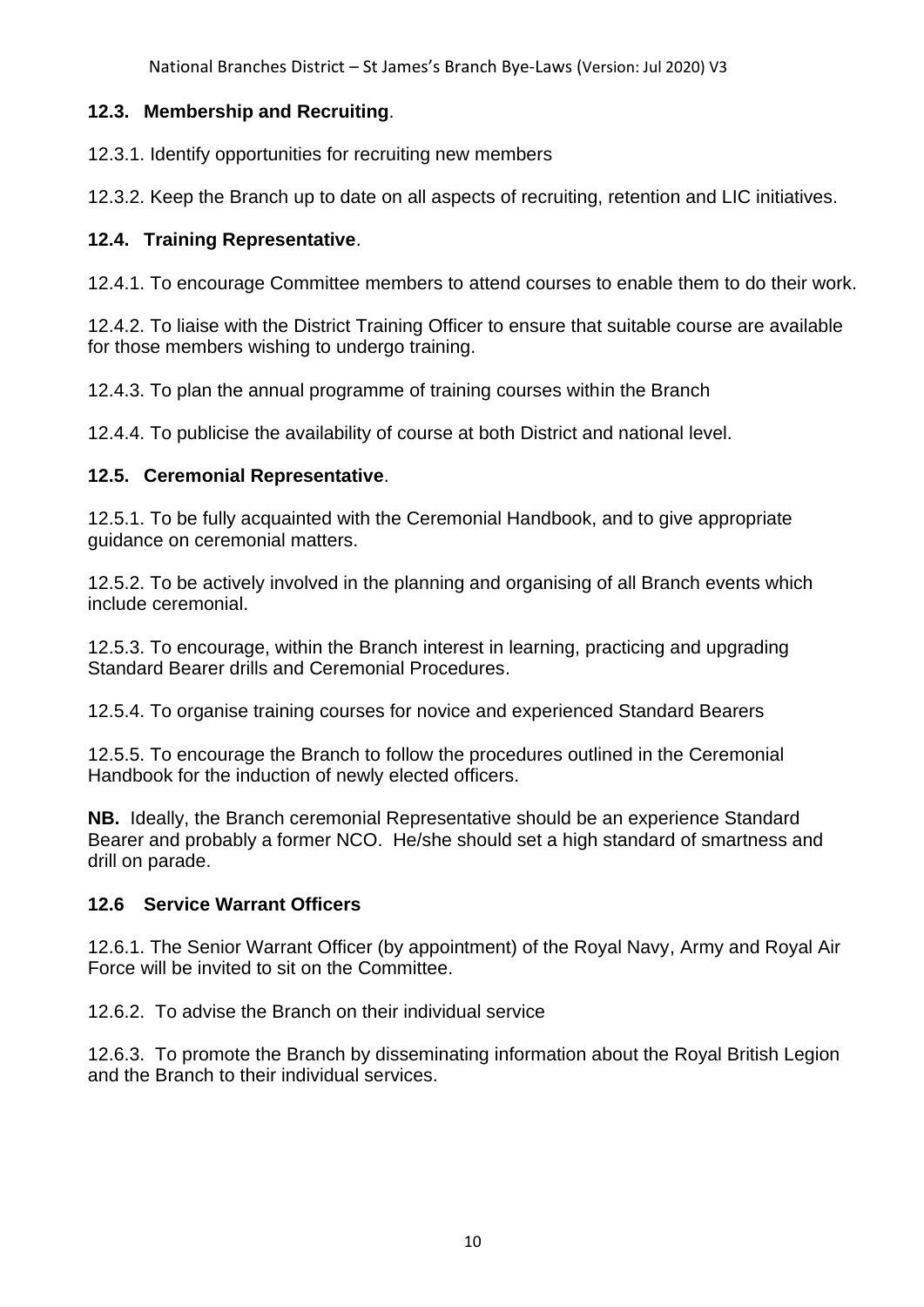## **Branch Committee Elections, Voting and Branch Appointments**

## **13. Elections**

13.1. Elections may be achieved by either a traditional 'show of hands', at a formal meeting, or through a National Branches District approved e-Voting process. A combination of e-Voting and formal meeting is also acceptable. Irrespective of how the election is undertaken, the principles described in detail in the NBD Bye-Laws are to be implemented. While the detail provided in the NBD Bye-Laws refer specifically to AGM, they are equally applicable to other votes or elections that the St James's Branch may be required to undertake. Whenever e-Voting is utilised, the MSO-NB should publish and moderate the vote on behalf of the Branch.

13.2 When a combination of e-Voting and formal meeting is being utilised, the e-Vote should close at least 2 days before the date of the formal meeting. The MSO-NB, who should moderate the e-Vote, will provide the results of the e-Vote to the Branch Chairman before the formal meeting. The election for Branch Officers will take place prior to the election of Committee Members. The Branch President (or Vice Chairman) will take the chair during the election of the Branch Chairman.

13.3. In the event of a vacancy arising amongst the elected officers or Committee members following the AGM, the vacancy should be filled for the remaining period of the Branch's electoral year until the end of the original term, by co-option of the Branch Committee, which will be subject to confirmation by election at the next Branch Annual General Meeting. Coopted members may propose, second and vote. Alternatively, the Branch may consider holding an extra-ordinary general meeting (by e-Vote) to fill the vacant post. The procedures for such an extra-ordinary meeting will be the same as for the AGM.

13.4. Where a Branch Officer or Committee Member is co-opted during the Legion year the following agreement as under Section 4 of the Legion Form MS1 must be read, agreed and minuted at the first meeting of the new appointee:

**"**I acknowledge my responsibility as Branch Officer/Committee Member and agree to follow in every respect the duties and responsibilities as contained in the Royal Charter and the Membership Handbook and as required by the Board of Trustees, the Membership Council and the Charities Act. I also agree to my contact details being published in the District Directory or Handbook (hard copy and digitally). I will be vigilant to serve the interests of the Royal British Legion at all times."

## **14. Voting**

14.1. At any formal meeting, those Standing for office or position will be asked to Stand and identify themselves. Voting is to be by ballot unless the position is unopposed in which case the person is elected automatically. The ballot for all nominations should consist of the total votes cast, through both e-Voting and formal meeting. When e-Voting is used to supplement a formal meeting, the Branch is to ensure that members are not permitted to vote twice. The e-Vote moderator will be able to provide details of members who have already voted (but not how they voted).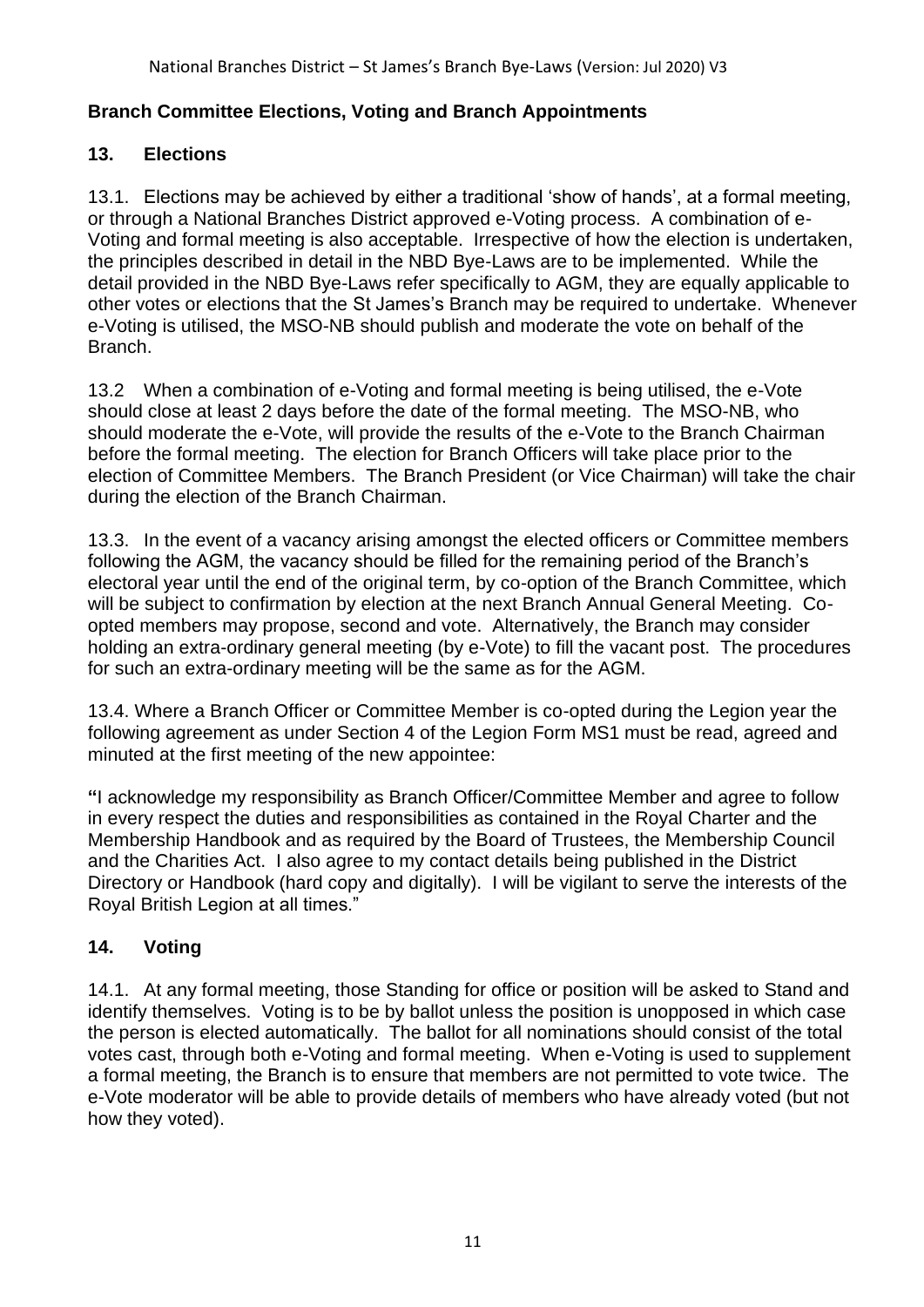## **15. Branch Appointments**

15.1. Members can be appointed to fulfil particular duties as required by the St James's Branch Committee. The St James's Branch Committee, at their first meeting following the AGM, will make further specialist appointments to the Committee. These appointees are appointed by function (Standard Bearer, Welfare Representative, etc.) and have no voting rights on the Committee, unless they were also elected as Committee Members at the AGM.

15.2. No member of the Branch Committee should be elected or appointed to more than one (1) office or position on the Branch Committee, but this should not exclude an Officer or member from undertaking one (1) additional specialist function on behalf of the Branch Committee.

15.3. Close family members (i.e. spouses, partners, children, parents and siblings as well as spouses and partners of siblings) should not hold positions in which they approve each other's expenses or oversee and check on the work of another. This includes election/appointment of spouses in the Chairman's and Treasurer's position and the election/appointment of spouses in the Secretary's and Treasurer's positions. Close family members **must not** approve each other's expenses.

15.4. Close family members should not sign each other's nominations for Legion Awards.

## **General Provisions**

16. All matters not mentioned herein should be settled by reference to the Royal Charter and Membership Handbook. In any question of interpretation, the matter should be referred to the Director General through the Secretary to the Membership Council, as should any question to which these Bye-Laws do not apply.

## **Enclosures:**

- 1. Allocation of O365 Licences for St James's Branch.
- 2. Indicative E-Voting Timelines for National Branches.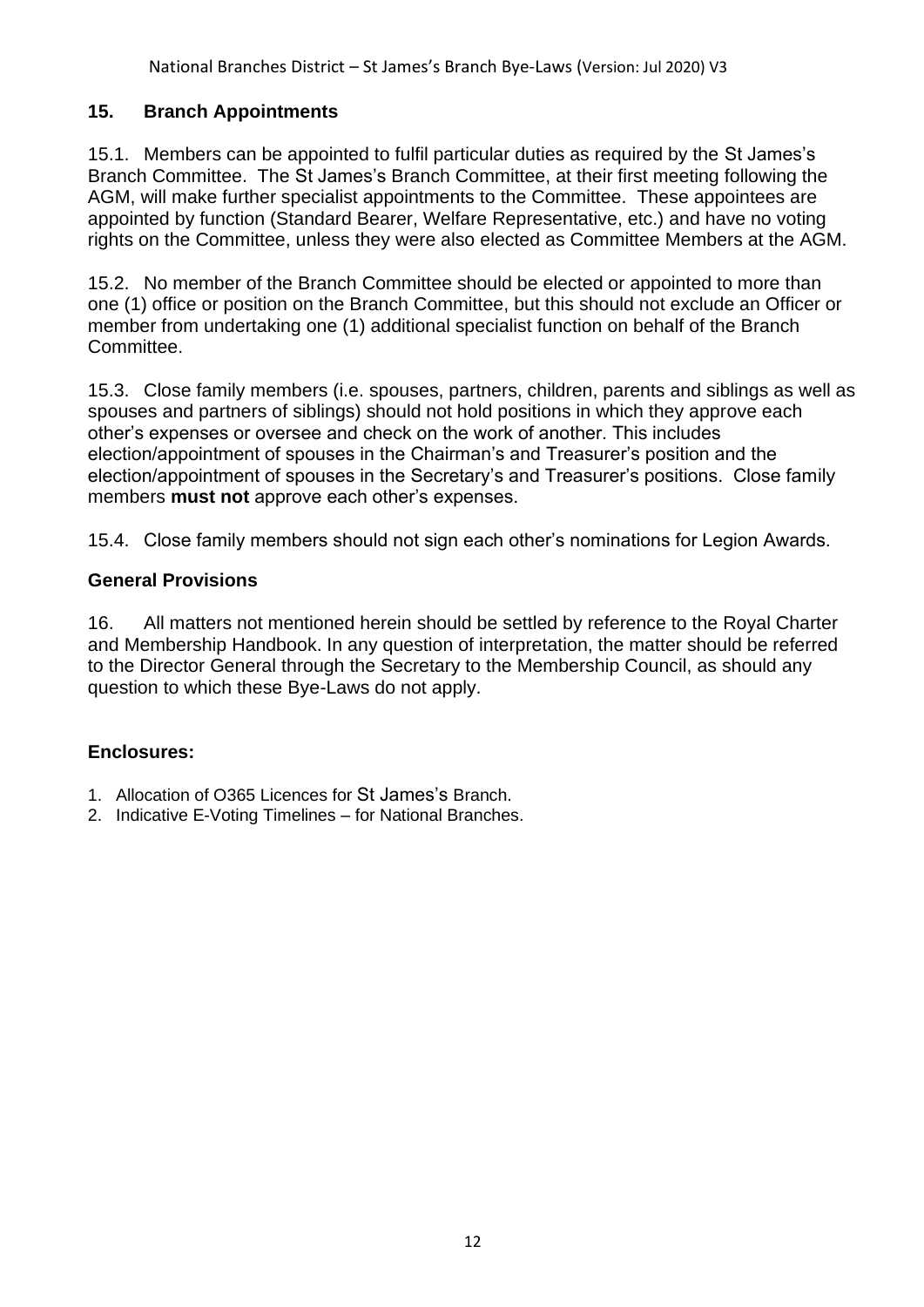## **Enclosure 1 to St James's Branch Bye-Laws**

| Allocation of O365 Licences for St James's Branch |  |  |  |  |  |  |
|---------------------------------------------------|--|--|--|--|--|--|
|---------------------------------------------------|--|--|--|--|--|--|

| <b>Committee Position</b>                          | Email                                       | <b>Remarks</b> |
|----------------------------------------------------|---------------------------------------------|----------------|
| <b>Chairman</b>                                    | StJames.chairman@rbl.community              |                |
| <b>Vice Chairman</b>                               | StJames.vicechairman@rbl.community          |                |
| <b>Secretary</b>                                   | StJames.secretary@rbl.community             |                |
| <b>Treasurer</b>                                   | StJames.treasurer@rbl.community             |                |
| <b>Committee 1</b>                                 | StJames.committee1@rbl.community            |                |
| <b>Committee 2</b>                                 | StJames.committee2@rbl.community            |                |
| <b>Committee 3</b>                                 | StJames.committee3@rbl.community            |                |
| <b>Committee 4</b>                                 | StJames.committee4@rbl.community            |                |
| <b>Standard Bearer</b>                             | StJames.Stdbearer@rbl.community             |                |
| <b>Deputy Standard Bearer</b>                      | StJames.depStdbearer@rbl.community          |                |
| <b>Branch-Website</b>                              | StJames.web@rbl.community                   |                |
| <b>Community Support/Welfare</b><br>Representative | StJames.community-<br>support@rbl.community |                |
| <b>Armed Forces Representative</b>                 | StJames.armedforcesrep@rbl.community        |                |
| Overseas Members Representative                    | StJames.overseasrep@rbl.community           |                |
| <b>Events/Social Representative</b>                | StJames.events@rbl.community                |                |
| National Branches Cttee Delegate                   | StJames.NBDcommitteerep@rbl.community       |                |
| <b>Branch President</b>                            | StJames.president@rbl.community             |                |